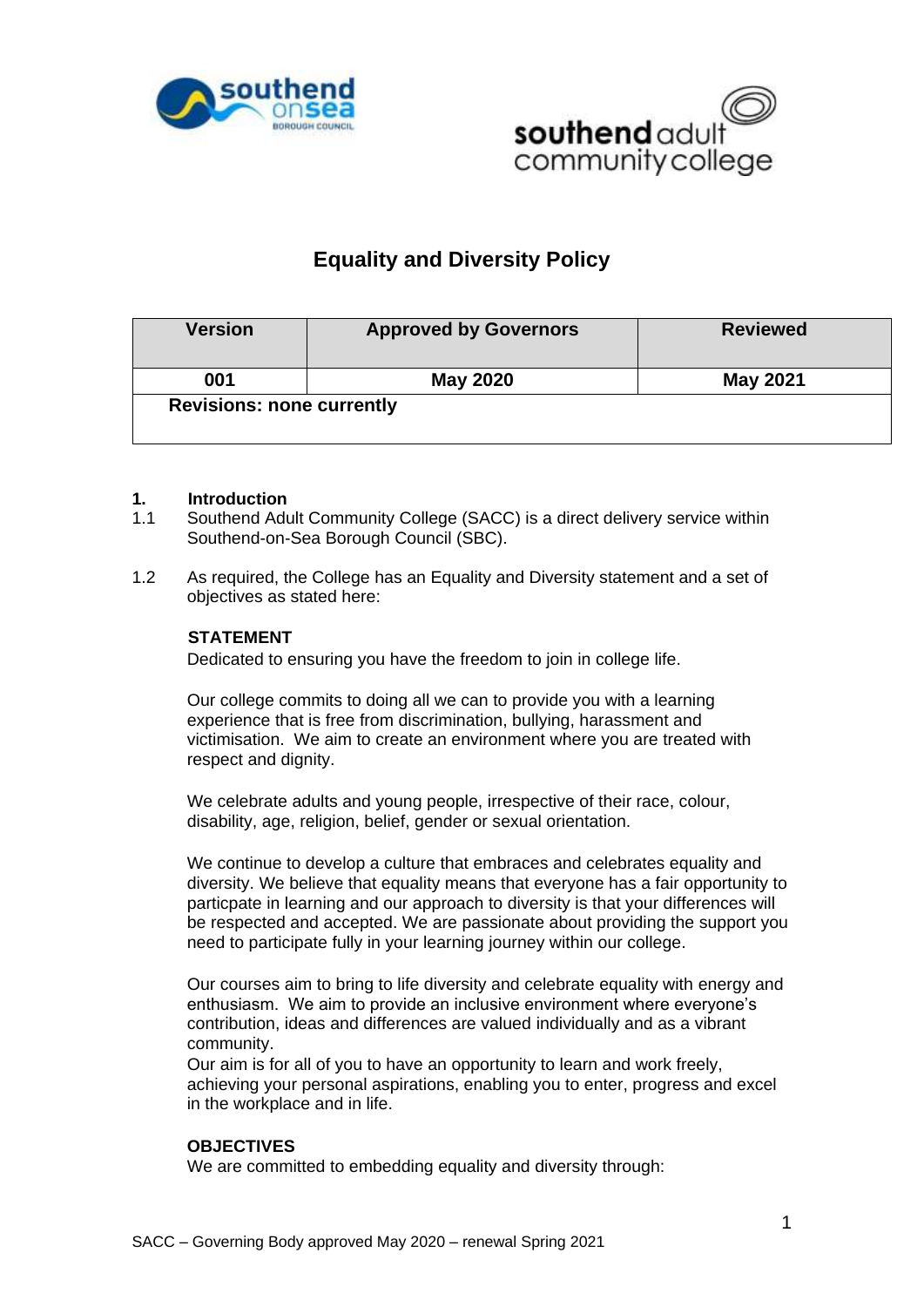- 1. Identifying and removing the potential barriers that may prevent current or future staff and learners from reaching their full potential while studying in or working for the College;
- 2. Providing an environment which values and celebrates diversity and is free from unlawful discrimination, harassment or victimisation of any kind;
- 3. Working towards creating a positive and safe environment where staff and learners feel secure and the diversity of all is respected.
- 4. The College's workforce feels valued, respected and is reflective of the diverse communities it serves.
- 5. Working in partnership to support the aims and vision of Southend Borough Council along with the objectives of the College to improve the quality of life, prosperity and opportunities for those living and working in the Borough.
- 6. Celebrating the diversity of Southend and the Borough, contributing to an increasingly cohesive place where people from all communities respect and welcome each other.
- 1.3 Progress on how the College is meeting its equality responsibilities will be reported annually in the Self-Assessment Report (SAR) and progress monitored monthly through the College's monitoring and reporting tools.

## **2.0 Scope of this policy**

- 2.1 This is an overarching policy on equality and diversity that applies across all the functions of the College, including employment, teaching and learning, procurement and marketing and admissions. The implementation of the policy is linked to a number of related policies. Procedures and practices, a list of which can be found in Appendix 1.
- 2.2 This policy applies to all learners, staff, volunteers, governors, contracted staff and visitors to our sites in respect of all aspects of the College's provision and the employment relationship.
- 2.3 The College will not tolerate any form of discrimination, bullying or harassment on the grounds of:
	- $\bullet$  age
	- disability (including physical or sensory impairments, mental health, long term medical conditions such as epilepsy, HIV/AIDs and neuro-diverse conditions such as dyslexia and ADHD);
	- gender;
	- gender reassignment;
	- maternity and pregnancy;
	- race (which includes ethnic or national origins)
	- religion or belief;
	- sexual orientation;
	- marital or civil partnership:
	- socio-economic status.

### **3.0 Responsibilities**

- Strategic responsibility for equality lies with the Principal and the Governing Body.
- The Senior Leadership Team and the Equality & Diversity Group will review equality and diversity in relation to learners and staff.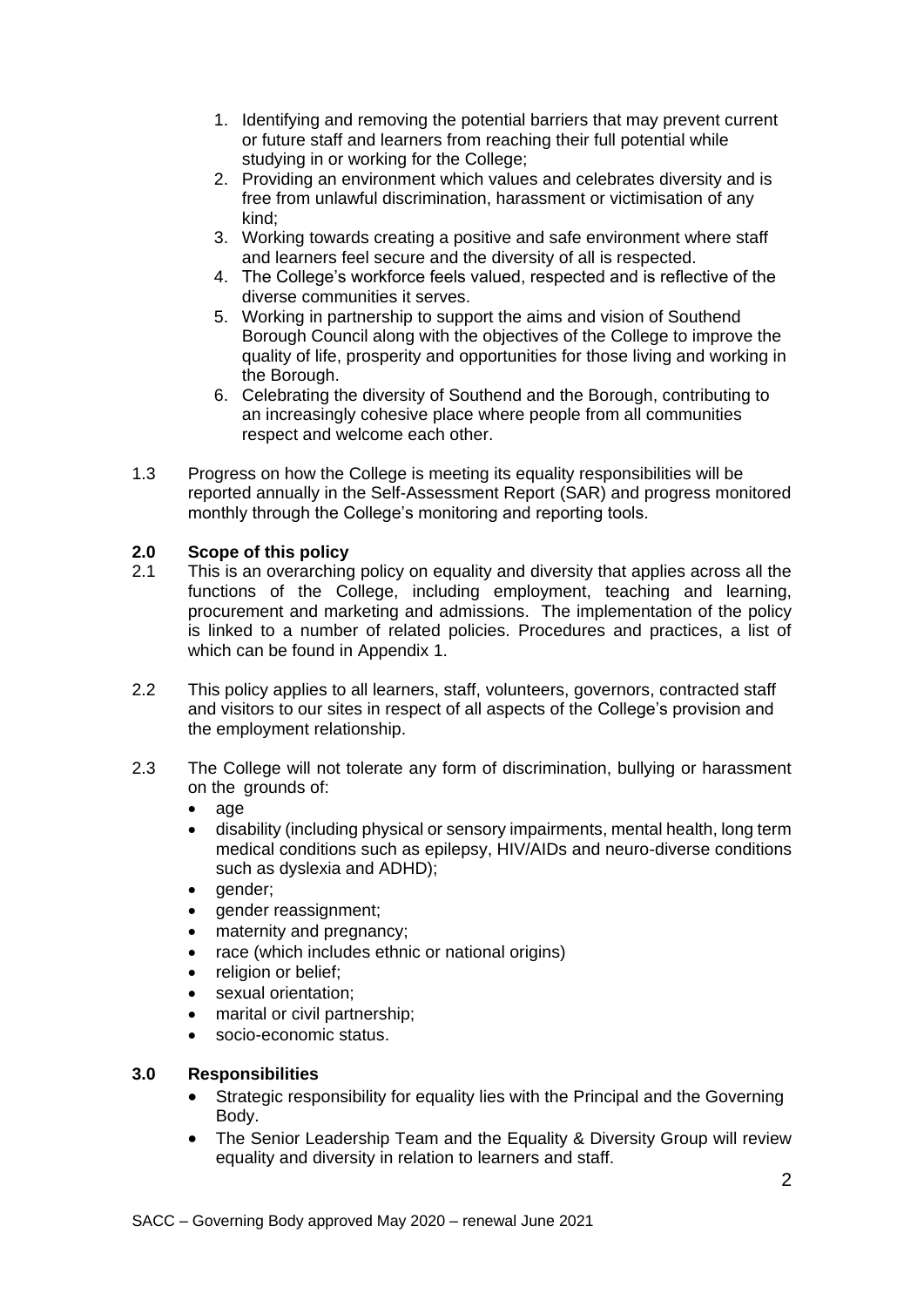- All staff and learners have a right to work and learn in an environment free from bullying or harassment. Governors, managers, staff and learners share the responsibility for creating an environment that is free from discrimination and which promotes equality of opportunity and values diversity.
- Staff and learners must comply with the policy and treat others with respect at all times.
- Any incidence of discrimination or harassment should be taken seriously and dealt with sensitively. Where learners or staff encounter discriminatory practice or behaviour, including those by a person who provides a service on behalf of SACC, they are expected to actively discourage it and/or to report the matter to their tutor or line manager. Appendix 2 outlines the types of unlawful discrimination.
- Staff should also participate in equality and diversity training and other relevant development activities where possible.
- Line Managers are responsible for ensuring their staff understand equality and diversity issues and how to report any perceived discrimination or harassment. In addition they are responsible for ensuring their part-time staff are not disadvantaged in any way and that complaints of discrimination or offensive behaviour are dealt with promptly.
- Service providers working on College premises are expected to operate within the law and are encouraged to adopt the terms of this policy.

# 3.1 **Commitment to Equality and Diversity**

We are committed to embedding equality and diversity through:

- Identifying and removing the potential barriers that may prevent current or future staff and learners from reaching their full potential while studying or working for the College;
- Providing an environment which values and celebrates diversity and is free from unlawful discrimination, harassment or victimization of any kind;
- Working towards creating a positive and safe environment where staff and learners feel secure and the diversity of all is respected.

In its commitment to learners, the College undertakes to:

- Deliver services to learners in a way which is sensitive to their cultures, ethnic backgrounds, beliefs, sexual orientation, gender, age, class and disabilities;
- Ensure the curriculum offer reflects the needs of potential and existing learners, and includes sufficient equality and diversity content.
- Promote styles of teaching and learning that support learners' individual needs.
- Provide appropriate support to assist all learners to achieve their potential;
- Make clear the expectations and commitments to equality and diversity in marketing materials and events, during the learner admissions process and during induction.

In its commitment to staff, the College undertakes to:

- Ensure all staff policies and procedures promote equality of opportunity and are not unlawfully discriminatory in their operation;
- Work towards the achievement of a workforce that is representative of the diversity of the communities from which we recruit and the learner population;
- Ensure training, development and progressions opportunities are available to all staff;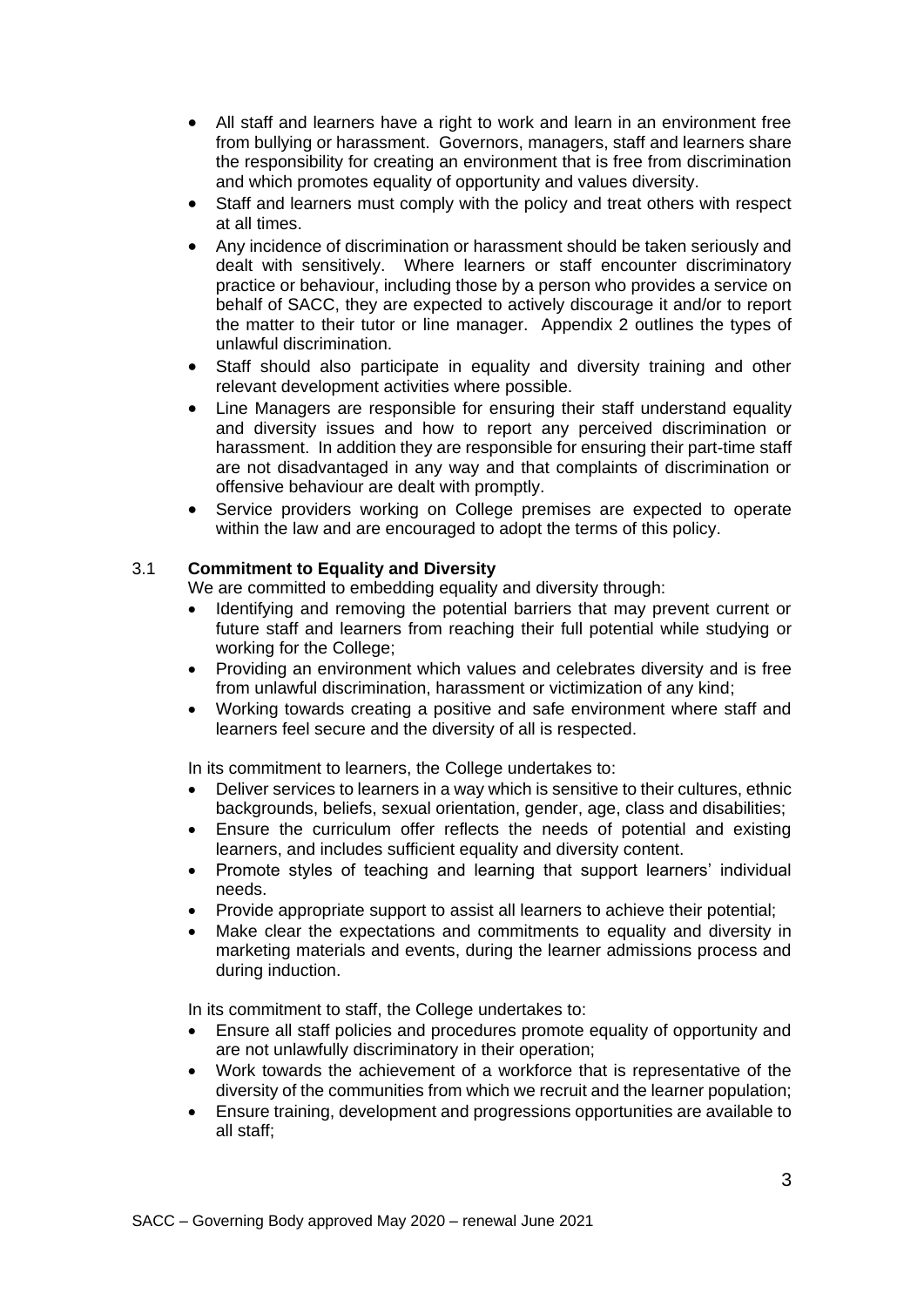- Arrange training for staff on relevant equality and diversity issues and include equalities issues in training on employment practices
- Consult with appropriate staff to identify any potential barriers to recruitment, promotion and retention;
- Oppose all forms of unlawful or unfair discrimination in all aspects of employment including recruitment, promotion, opportunities for training, pay and benefits, discipline and selection for redundancy related to the protected characteristics.

## 3.2 **Legal Context**

The College welcomes and abides by all statutory provisions on equality and diversity. The Equality Act, 2010, recognises nine "protected characteristics":

- Race;
- Disability;
- Gender;
- Age;
- Sexual orientation;
- Religion and belief;
- Gender reassignment;
- Pregnancy and maternity:
- Marriage and civil partnerships.

Under the Act, the College has a "public duty" to give due regard to:

- Eliminating discrimination, harassment and victimisation;
- Advancing equality of opportunity. This includes the need to:
	- o Remove or minimise disadvantage experienced by persons who share a protected characteristic;
	- o Take steps to meet the needs of people who share a protected characteristic that are different from the needs of people who do not share the protected characteristic. This includes taking steps to take account of disabled people's impairments, even when that means treating disabled people more favourably or using positive action to achieve this duty;
	- o Encourage persons with a protected characteristic to participate in public life or any other activities where participation is disproportionately low.
- Fostering good relations which can include tackling prejudice and promoting understanding between people of different groups.

### **4.0 Implementation**:

- 4.1 The College has the following measures and plans in place to help it achieve equality and diversity for learners and staff:
	- Vision, Values and Strategy:
	- The College's Strategic Plan:
	- Equality & Diversity Group which has cross-service equality and diversity responsibilities;
	- Equality and Diversity monitoring via the SAR process and quality improvement plans;
	- Membership of or links with FE sector organisations that promote equality e.g. the Education and Training Foundation, HOLEX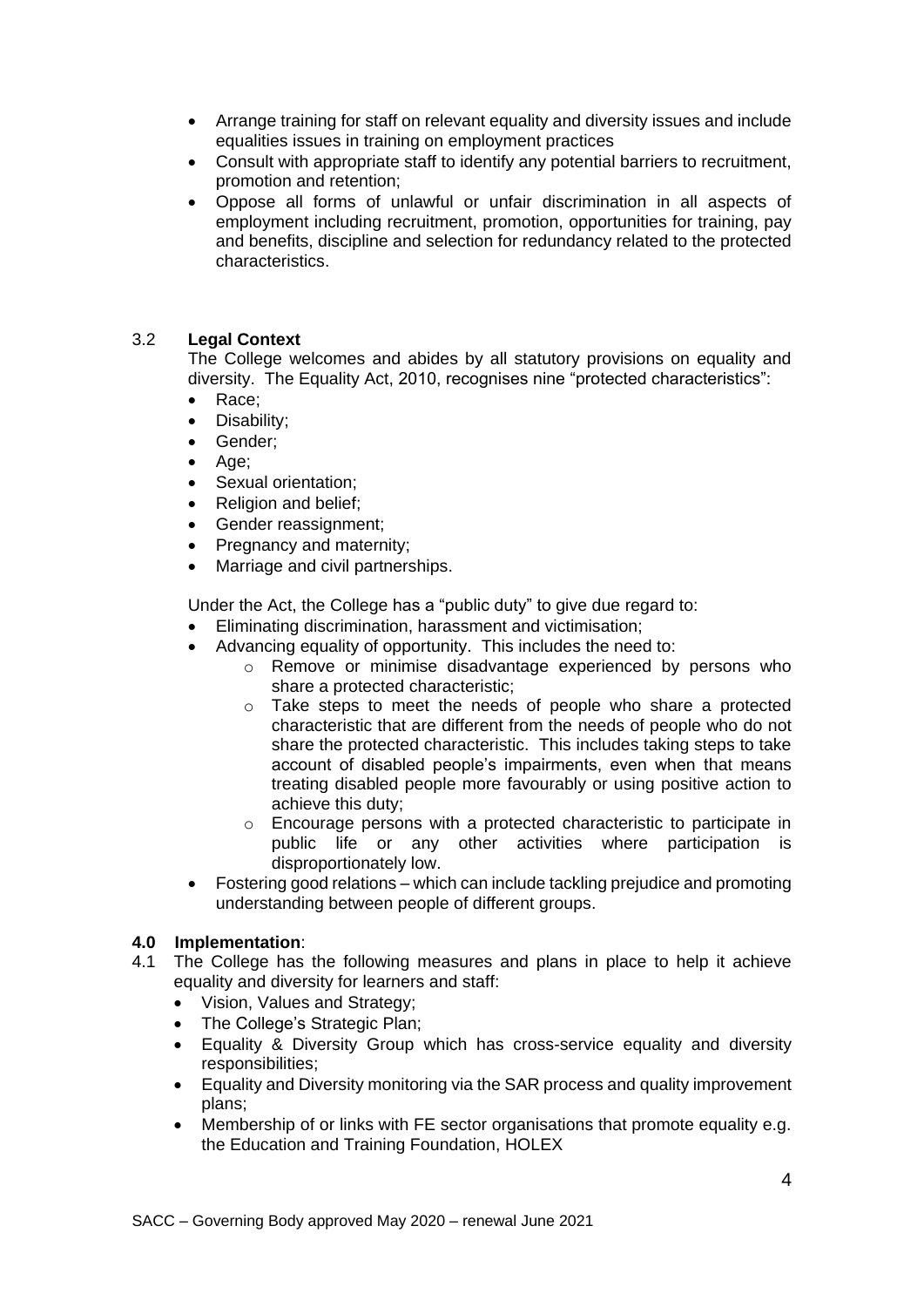- Staff and learner awareness raising events to support equality and diversity;
- Specific services and courses to meet the needs of learners with additional learning support needs e.g. the Additional Learning Support Service,
- Training in equality and diversity areas:
- Compliance with the Prevent Duty
- College-wide events that celebrate equality and diversity;
- Learner surveys, learner and staff focus groups.
- A Behaviour Management Policy for learners which specifically addresses equality and diversity issues.

### **5.0 Training, communication and awareness**

- 5.1 The College is committed to using a number of different ways to communicate our policy to ensure all our staff, governors, learners, volunteers and visitors:
	- Understand our commitment to equality and diversity;
	- Understand their responsibilities and role in the process;
	- Know where to seek advice and guidance;
	- Know how to raise a concern or complaint and are confident that they will be handled effectively.
- 5.2 These methods will include equality and diversity being covered via:
	- Training/briefing meetings for all staff/governors;
	- Briefings for employees and trade union representatives:
	- Information on local notice boards and on the website:
	- Details in learner and staff handbooks;
	- Employee/learner individual induction:
	- Managers who can guide employees through the policy and procedures;
	- Articles in our newsletter series;
	- Links to the website and E&D related posts on social media.

### **6.0 Monioring & evaluation**

- 6.1 Learner enrolment, retention, and achievement, learner surveys and concerns/complaints are annually monitored by: ethnic group, gender, language, age, disability and learning difficulty and the findings used to inform the College self-assessment process.
- 6.2 Learners' views on the implementation of the Policy are identified by means of learner surveys and focus groups.
- 6.3 All aspects of the employment process from recruitment, grievances, disciplinaries, and redundancies through to employment tribunal applications are regularly monitored by managers and governors. Monitoring covers ethnic group, gender, age, disability, religion and belief, sexual orientation. The findings are used to inform employment and development strategies and to address any negative equality and diversity impact where identified.
- 6.4 The implementation of the Policy and the Objectives are scrutinised by Governors and by the College's Equality & Diversity Group.
- 6.5 Monitoring and review of equality issues feed into the College SAR, Strategic Plan and Quality Improvement Plan. The Governing Body and Senior Leadership Team receive reports arising from the monitoring of equality and diversity issues thorugh these key documents.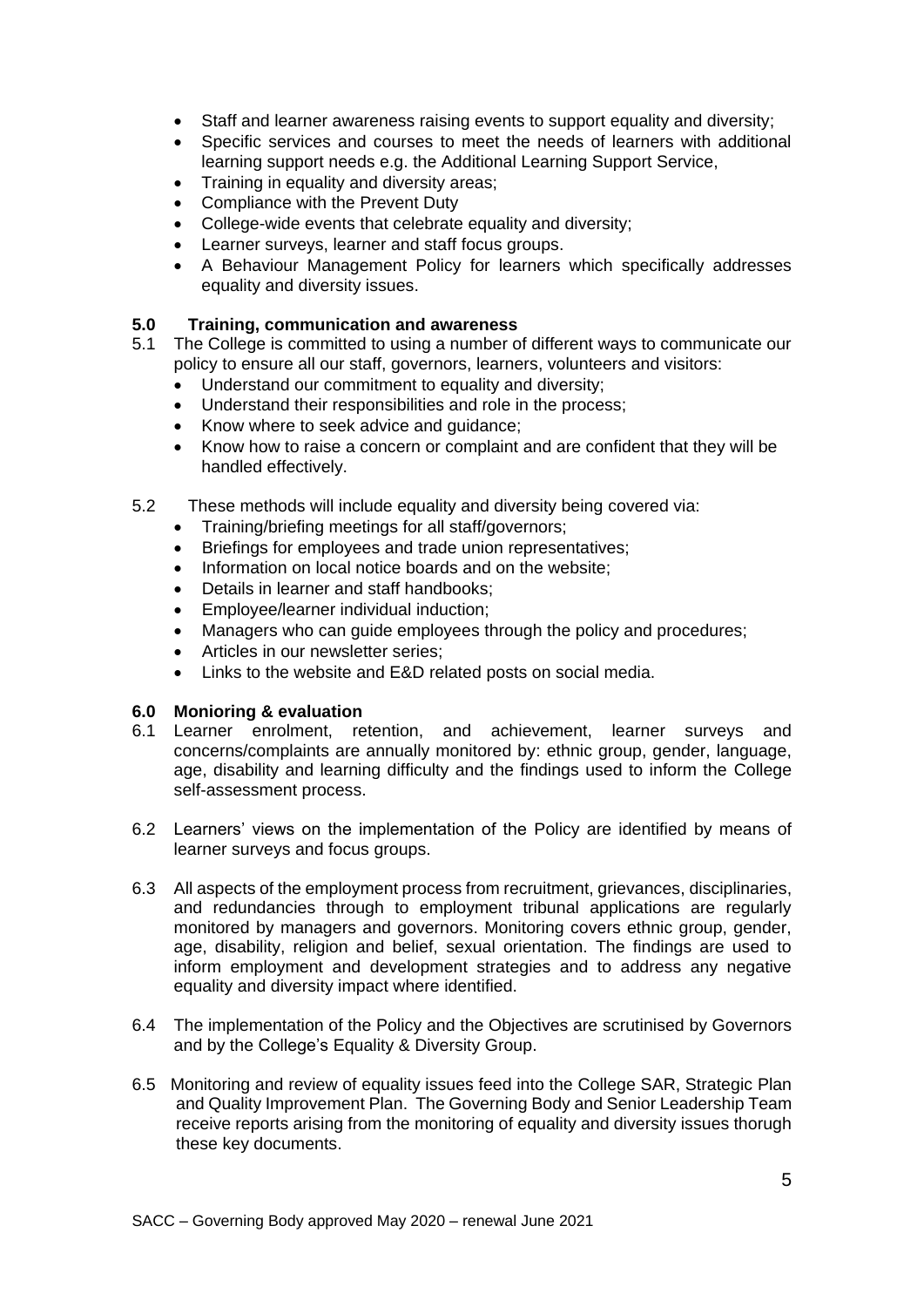- 6.6 The following systems are proposed, or in place, to monitor and evaluate the equality and diversity impact College policies, services, courses and curriculum have:
	- Annual SARs;
	- Learner and staff surveys;
	- Measureable objectives;

#### **7.0 Equality & Diversity Group**

7.1 This group consists of the Assistant Principal and a cross college representation of staff. It will meet on a termly basis. The link governor for Equality & Diversity will monitor the group's activites each term.

| Glossary                  |                                                                                      |
|---------------------------|--------------------------------------------------------------------------------------|
| Description /             |                                                                                      |
| <b>Explanation</b>        |                                                                                      |
| Age                       | This refers to a person belonging to a particular age group, which can mean          |
|                           | people of the same age (e.g. 32 year olds) or range of ages (e.g. 18 - 30 year       |
|                           | olds, or people over 50).                                                            |
| <b>Bullying</b>           | Bullying is a form of harassment and is usually considered to be a series of acts    |
|                           | that occur over a period of time. It is persistent behaviour directed at an          |
|                           | individual which may be offensive, intimidating, malicious or insulting, and abuse   |
|                           | or misuse of power through means intended to undermine, humiliate or injure the      |
|                           | recipient.                                                                           |
| <b>Combined</b>           | Less favourable treatment of a person compared with another person because           |
| discrimination            | of a combination of two or more protected characteristics.                           |
| <b>Disability</b>         | A person has a disability if s/he has a physical or mental impairment, which has     |
|                           | a substantial and long-term adverse effect on that person's ability to carry out     |
|                           | normal day-to-day activities.                                                        |
| <b>Disadvantage</b>       | A detriment or impediment - something that the individual affected might             |
|                           | reasonably consider changes their position for the worse.                            |
| <b>Discriminating</b>     | Directly: Refers to discrimination because of a person's protected characteristic;   |
| Directly or               | or                                                                                   |
| indirectly                | Indirectly: discrimination that occurs when a provision, criteria or practice is     |
|                           | applied that creates disproportionate disadvantage for a person with a protected     |
|                           | characteristic as compared to those who do not share that characteristic.            |
| <b>Harassment</b>         | Where a person engages in unwanted conduct relating to a protected                   |
|                           | characteristic and, the conduct has the purpose or effect of violating another       |
|                           | individual's dignity, or creates an intimidating, hostile, degrading, humiliating or |
|                           | offensive environment for another individual.                                        |
| <b>Impairment</b>         | A functional limitation which may lead to a person being defined as disabled         |
|                           | according to the definition under the Equality Act. See disability.                  |
| <b>Less Favourably</b>    | Worse, not as well as.                                                               |
| <b>Marriage and civil</b> | Marriage is defined as a 'union between a man and a woman'. Same sex                 |
| partnership               | couples who marry or register as civil partners have the same rights as other        |
|                           | married couples. Additionally, married transgender men and women are able to         |
|                           | change their legal gender without having to end their marriage. Civil partners       |
|                           | have the right to equal treatment with married couples in relation to all            |
|                           | employment matters, policies and benefits and must be treated no less                |
|                           | favourably.                                                                          |
| More favourably           | To treat somebody better than someone else. This is unlawful under the Equality      |
|                           | Act if it is because of a protected characteristic except in very limited            |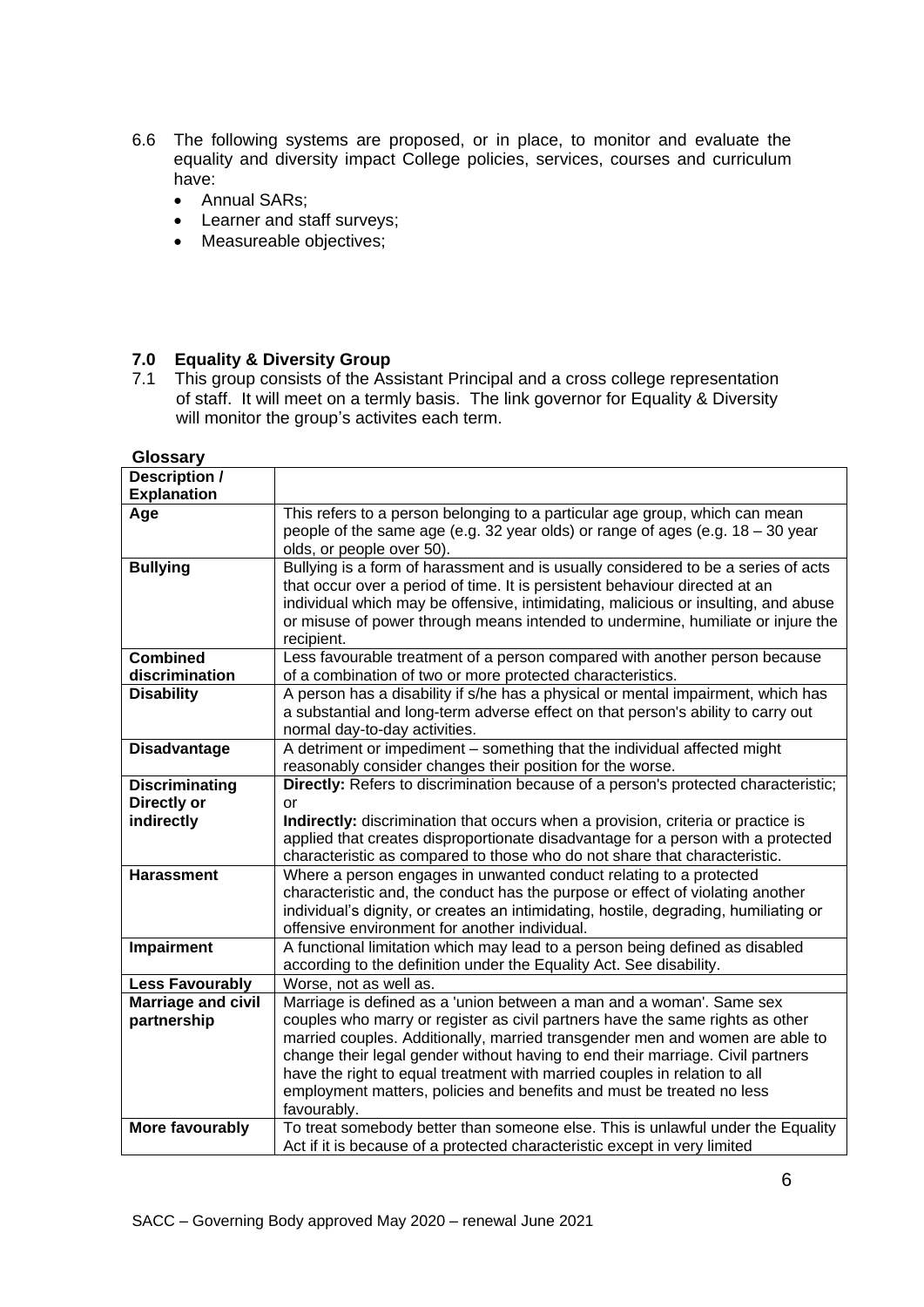|                                       | circumstances e.g. the duty to make reasonable adjustments for a disabled<br>person. The law can require pregnant workers to be treated more favourably in<br>some circumstances.                                                                                                                                                                                                |
|---------------------------------------|----------------------------------------------------------------------------------------------------------------------------------------------------------------------------------------------------------------------------------------------------------------------------------------------------------------------------------------------------------------------------------|
| <b>Perception</b>                     | In the Equality Act, the belief that someone has a protected characteristic,<br>whether or not they do have it.                                                                                                                                                                                                                                                                  |
| <b>Physical barriers</b>              | A physical feature of a building or premises which places disabled people at a<br>substantial disadvantage compared to non-disabled people when accessing<br>goods, facilities and services or employment.                                                                                                                                                                       |
| <b>Positive action</b>                | Refers to a range of lawful actions that seek to overcome or minimise<br>disadvantages (e.g. in employment opportunities) that people who share a<br>protected characteristic have experienced, or to meet their different needs.                                                                                                                                                |
| <b>Positive</b><br>discrimination     | Treating someone with a protected characteristic more favourably to counteract<br>the effects of past discrimination. It is generally not lawful although the duty to<br>make reasonable adjustments is an exception where treating a disabled person<br>more favourably may be required by law.                                                                                 |
| <b>Pregnancy and</b><br>maternity     | Pregnancy is the condition of being pregnant or expecting a baby. Maternity<br>refers to the period after the birth, and is linked to maternity leave in the<br>employment context. In the non-work context, protection against maternity<br>discrimination is for 26 weeks after giving birth, and this includes treating a<br>woman unfavourably because she is breastfeeding. |
| Prejudice                             | Preconceived, usually unfavourable, judgments toward people or a person<br>because of a protected or other personal characteristic (e.g. social class, political<br>opinion).                                                                                                                                                                                                    |
| <b>Procurement</b>                    | Is the term used in relation to the range of goods and services a public body or<br>authority requires and delivers. It includes the sourcing or appointment of a<br>service provider and the subsequent management of the goods and services<br>being provided.                                                                                                                 |
| <b>Protected</b><br>characteristics   | These are the grounds upon which discrimination is unlawful. The characteristics<br>are: age, disability, gender reassignment, marriage and civil partnership,<br>pregnancy and maternity, race, religion or belief, sex and sexual orientation.                                                                                                                                 |
| <b>Public sector</b><br>equality duty | The duty on a public authority or institution when carrying out its functions to<br>have due regard to the need to eliminate unlawful discrimination and<br>harassment, foster good relations and advance equality of opportunity and<br>annually report on relevant data and information.                                                                                       |
| Race                                  | Refers to the protected characteristic of race. It refers to a group of people<br>defined by their race, colour, nationality (including citizenship) ethnic or national<br>origins.                                                                                                                                                                                              |
| <b>Religion or belief</b>             | Religion has the meaning usually given to it but belief includes religious and<br>philosophical beliefs including lack of belief (e.g. atheism). Generally, a belief<br>should affect your life choices or the way you live for it to be included in the<br>definition.                                                                                                          |
| <b>Sex</b>                            | This is a protected characteristic. It refers to whether a person is a man or a<br>woman (of any age).                                                                                                                                                                                                                                                                           |
| <b>Sexual</b><br>harassment           | Any conduct of a sexual nature that is unwanted by the recipient, including<br>verbal, non-verbal and physical behaviours, and which violates the victim's<br>dignity or creates an intimidating, hostile, degrading or offensive environment for<br>them.                                                                                                                       |
| <b>Sexual orientation</b>             | Whether a person's sexual attraction is towards their own sex, the opposite sex<br>or to both sexes.                                                                                                                                                                                                                                                                             |
| <b>Stakeholders</b>                   | People with an interest in a subject or issue who are likely to be affected by any<br>decision relating to it and/or have responsibilities relating to it.                                                                                                                                                                                                                       |
| <b>Transsexual</b><br>person          | Refers to a person who has the protected characteristic of gender reassignment.<br>This may be a woman who has transitioned or is transitioning to be a man, or a<br>man who has transitioned or is transitioning to be a woman. The law does not<br>require a person to undergo a medical procedure to be recognised as a<br>transsexual.                                       |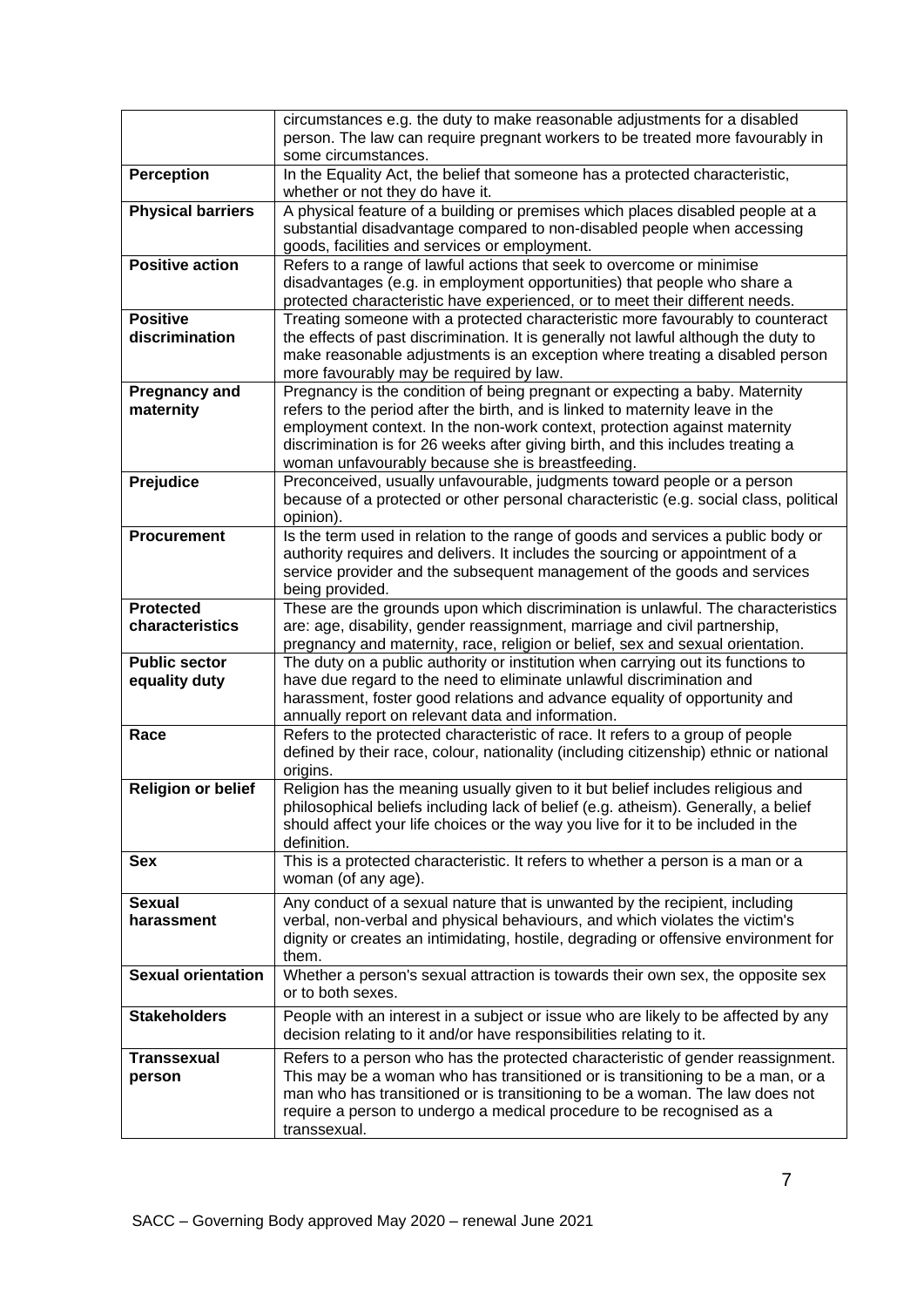| Unlawful      | Not permitted by law (as distinct from illegal which means 'forbidden by law'). On<br>occasions, unlawful and illegal may be synonymous, but unlawful is more<br>correctly applied in relation to civil (as opposed to criminal) wrongs                                                                                                                                                                            |
|---------------|--------------------------------------------------------------------------------------------------------------------------------------------------------------------------------------------------------------------------------------------------------------------------------------------------------------------------------------------------------------------------------------------------------------------|
| Unreasonable  | Not reasonable, beyond what's practicable.                                                                                                                                                                                                                                                                                                                                                                         |
| Victimisation | Subjecting a person to a detriment because they have done a protected act or<br>there is a belief that they have done a protected act i.e. bringing proceedings<br>under the Equality Act; giving evidence or information in connection with<br>proceedings under the Act; doing any other thing for the purposes or in<br>connection with the Act; making an allegation that a person has contravened the<br>Act. |

# **APPENDIX 1**

### **Links to College Policies, Procedures, Practices**

- Southend Borough Council's (SBC) Equality Objectives
- The Colleges' Strategic Plan (inc Vision & Values)
- The Colleges's Equality Statement and Objectives
- Human Resource policies
- GDPR Policies
- Health & Safety Policies
- Safeguarding & Wellbeing policies (inc Prevent)
- Modern Slavery Act (Statement)
- Whistleblowing Policy
- Behaviour for Learning Policy
- Additional Learning Support procedures
- Procurement Procedures
- Self-assessment reports (SAR)
- Quality Improvement Plan (QIP)

# **APPENDIX 2**

# **THE EQUALITY ACT: TYPES OF UNLAWFUL DISCRIMINATION**

**Direct discrimination** is where a person is treated less favourably than another because of a protected characteristic. An example of direct discrimination would be refusing to employ a woman because she is pregnant.

**Indirect discrimination** is where a provision, criterion or practice is applied that is discriminatory in relation to individuals who have a relevant protected characteristic (although it does not explicitly include pregnancy and maternity, which is covered by indirect sex discrimination) such that it would be to the detriment of people who share that protected characteristic compared with people who do not, and it cannot be shown to be a proportionate means of achieving a legitimate aim.

**Harassment** is where there is unwanted conduct, related to one of the protected characteristics (other than marriage and civil partnership, and pregnancy and maternity) that has the purpose or effect of violating a person's dignity; or creating an intimidating, hostile, degrading, humiliating or offensive environment.

**Associative discrimination** is where an individual is directly discriminated against or harassed for association with another individual who has a protected characteristic